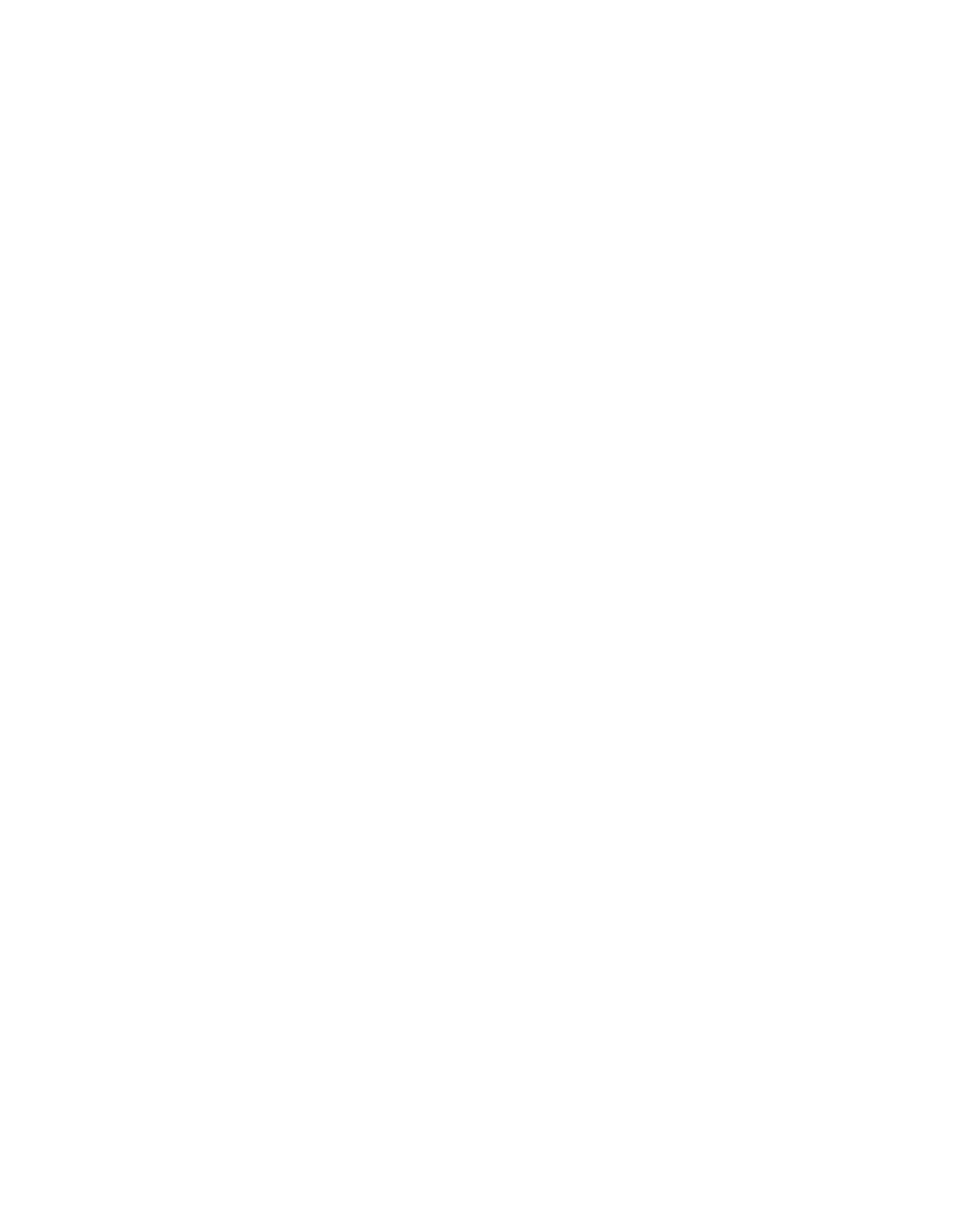

# **Statement by Mr Guy Ryder, Director-General, International Labour Organization, to the IMFC**

## **Washington D.C., April 8, 2021**

### *Summary*

- **The equivalent of an unprecedented 255 million jobs were lost** as a result of the COVID-19 pandemic. Global unemployment increased by 33 million in 2020, with the unemployment rate rising by 1.1 percentage points to 6.5 per cent while 81 million workers quit the ranks of the labour market altogether, and millions of enterprises were forced to close or sharply curtail their activities.
- **This led to a sharp increase in poverty and inequalities**. Global labour income declined by 8.3 per cent, which amounts to US\$3.7 trillion, or 4.4 per cent of global GDP. The number of working people in extreme poverty (i.e. earning less than US\$ 1.90 per day in PPP) increased by 31 million worldwide between 2019 and 2020, bringing the extreme working poverty rate to 7.8 per cent (up from 6.6 per cent in 2019).
- **The loss in labour income has been distributed unevenly between workers**, with youth, women and low-skilled workers seeing the sharpest drops in disposable income. The massive job losses in hard-hit sectors contrast deeply with the positive job growth evident in a number of higher skilled services sectors. This divergence increases inequality within countries, but also across countries depending on the severity of the employment impact on the hardest-hit sectors.
- **These differential effects of the crisis are likely to leave an enduring scar on the overall macroeconomic performance** of economies. If they persist for an extended period, lower labour force participation and productivity growth will reduce the growth potential of individual economies and the world economy as a whole.
- Given the uncertainties on the speed and quality of the economic recovery, ILO employment forecasts reveal **persistent global working-hour losses in 2021**, amounting to 3.0 per cent of total hours lost relative to the fourth quarter of 2019. This is equivalent to a forecasted loss of 90 million full-time jobs in 2021.
- **The world needs to invest in a human-centred recovery from the crisis and focus on achieving resilience through the pursuit of social justice**. This requires to invest in strengthening the capacities of all women and men to benefit from the opportunities of a changing world of work; strengthening the institutions of work to ensure adequate protection of all workers; and promoting full and productive employment through massive investments in the digital, green and care economies.
- **Social dialogue** between governments and employers' and workers' organizations will be essential to build the consensus needed to achieve a successful and sustainable recovery.
- **Climate change** is not only a macro-critical risk. It threatens people's livelihoods. With comprehensive and concerted policy action to address climate change, we can bring positive durable change to our well-being, create decent employment and safeguard our planet.

## **Economic and social outlook**

**An unprecedented 255 million full-time equivalent jobs lost as a result of the COVID-19 pandemic**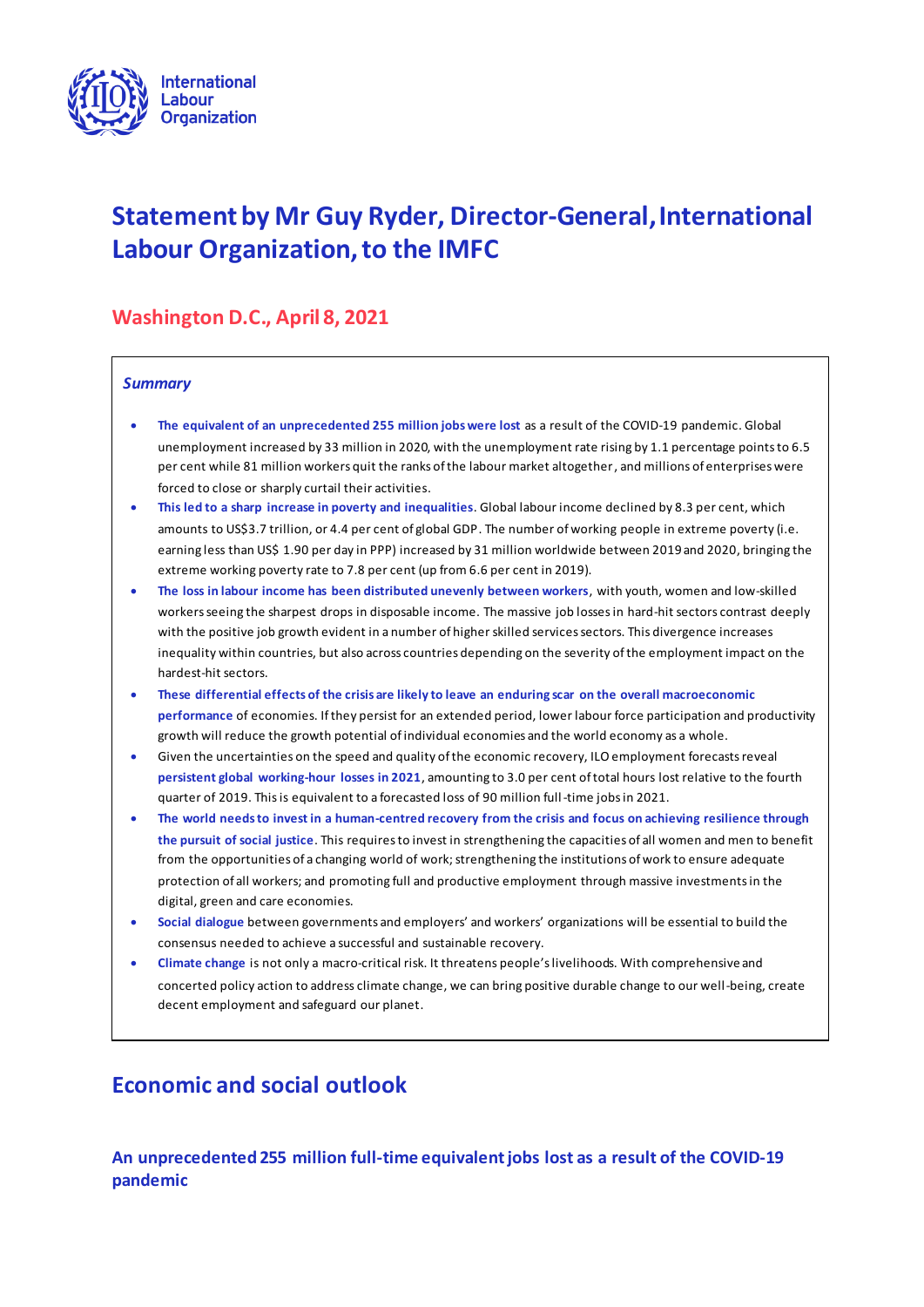At the start of 2020, 3 out of 4 workers were still affected by restriction measures to stop the spread of COVID-19 – close to the peak of 85 per cent reached in late July 2020. Furthermore over 430 million enterprises worldwide operate in the four economic sectors hardest hit by the crisis, and since the pandemic began have needed to cease or sharply curtail business activities for long periods.<sup>1</sup> As a result, 8.8 per cent of global working hours were lost in 2020 relative to the fourth quarter of 2019, the equivalent of 255 million full-time jobs. This decline in working hours translated into both employment losses – an unprecedented 114 million jobs were lost globally in 2020 relative to 2019 – and a reduction in working hours for those who remained employed, with significant variation across regions. Employment losses were highest in the Americas and lowest in Europe where job retention schemes supported reduced working hours while remaining employed. In relative terms, employment losses were higher for women than for men, and for young workers than for adult workers. <sup>2</sup>

These unprecedented employment losses translated in an increase in global unemployment by 33 million in 2020, with the unemployment rate rising by 1.1 percentage points to 6.5 per cent. But employment losses in 2020 translated mainly into inactivity, which increased by 81 million<sup>3</sup>, with the global labour force participation rate decreasing by 2.2 percentage points to 58.7 per cent.

### **A sharp increase in poverty and inequalitiesreversing progress made so far**

Workers have suffered large reductions in the income they receive from work. Global labour income (referring to any income related to formal or informal employment undertaken for pay or profit, but without considerin g any government transfer and benefits) in 2020 is estimated to have declined by 8.3 per cent, which amounts to US\$3.7 trillion, or 4.4 per cent of global gross domestic product (GDP).<sup>4</sup> The largest labour income loss was experienced by workers in the Ame ricas (10.3 per cent).

Those sizeable labour income losses could push households into poverty in the absence of income support measures. The IMF estimates that by 2022, close to 90 million people will have fallen below the extreme poverty threshold since the pandemic started.<sup>5</sup> The ILO estimatesthat the number of employed individuals in extreme poverty (i.e. earning less than US\$ 1.90 per day in PPP) has increased by 31 million worldwide between 2019 and 2020, bringing the extreme working poverty rate to 7.8 per cent (up from 6.6 per cent in 2019). The number of moderately poor workers (i.e. earning between US\$ 1.90 and 3.20) has increased by around 77 million (for a moderate working poverty rate of 14.2 per cent, up from 11.3 per cent in 2019).

The reduction in labour income has been distributed unevenly between workers, with youth, women and low-skilled workers seeing the sharpest drops in disposable income. In addition, the latest labour force survey data (up to the third quarter of 2020) reveal the contrast between massive job losses in hard-hit sectors (such as accommodation and food services, arts and culture, retail, and construction) and the positive job growth evident in a number of higher skilled services sectors (such as information and communication, and financial and insurance activities). This divergence will tend to increase inequality within countries. At the same time, there is considerable variation across countries with regard to the severity of the impact of the crisis on jobs in the hardest-hit sectors.

<sup>1</sup> ILO 2020[. Enabling Environment for Sustainable Enterprises and the Post-COVID-19 Rapid Response.](https://www.ilo.org/wcmsp5/groups/public/---ed_emp/---emp_ent/documents/publication/wcms_750320.pdf) *ILO Policy Brief* (Geneva).

<sup>2</sup> ILO 2021. *[ILO Monitor: COVID-19 and the world of work](https://www.ilo.org/wcmsp5/groups/public/---dgreports/---dcomm/documents/briefingnote/wcms_767028.pdf)*. *Seventh edition*. Updated estimates and analysis. (Geneva).

 $3$  Over and above the increase in inactivity due to the growth of the working-age population, which amounted to an additional 73 million inactive people in 2020.

<sup>4</sup> Global GDP in 2019 using 2019 market exchange rates.

<sup>&</sup>lt;sup>5</sup> IMF 2021. World Economic Outlook. January update. (Washington DC).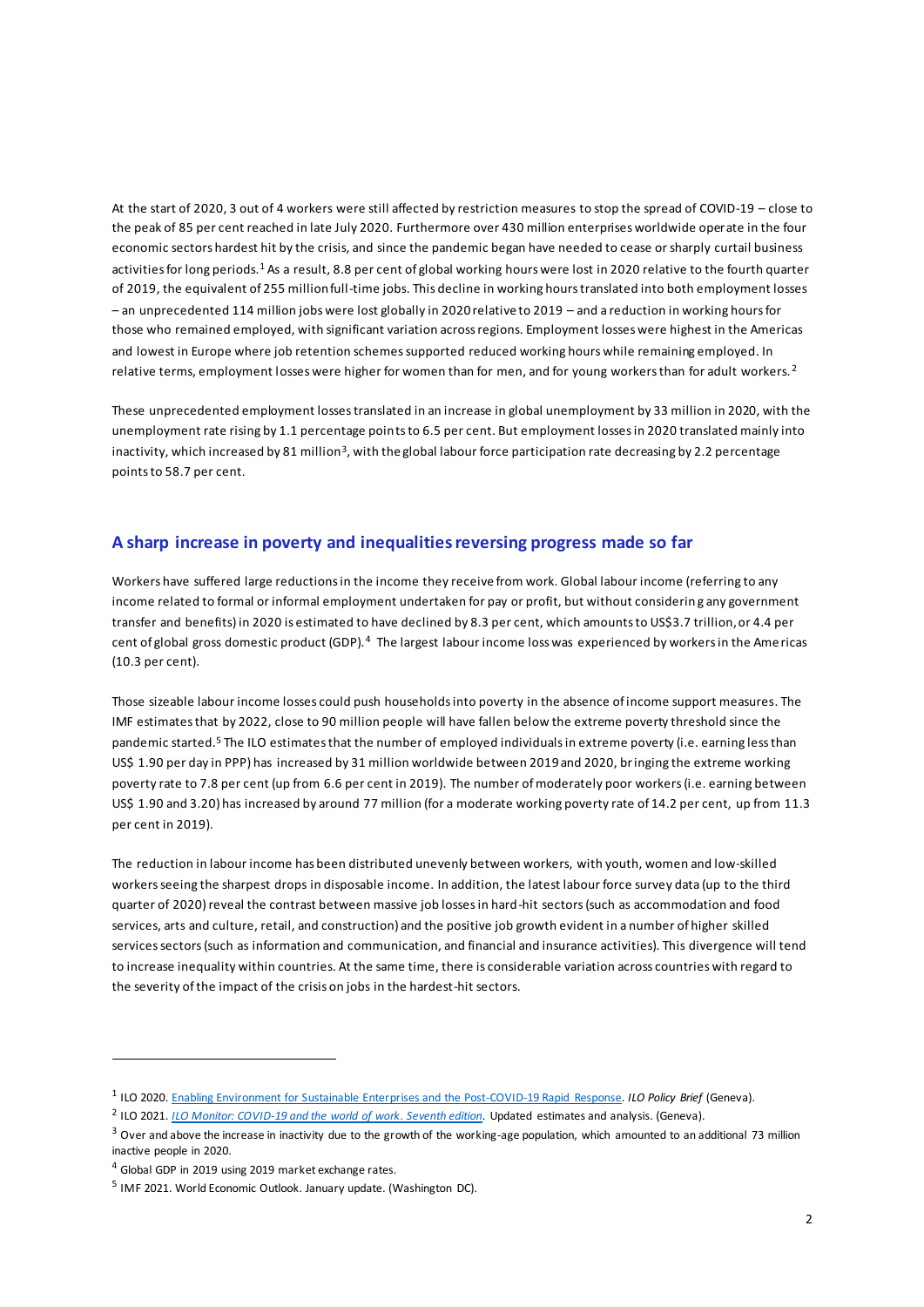This crisis, therefore, interacts with and exacerbates inequalities, both between and within countries. In this sense, it poses a risk of an additional dimension of economic and social scarring at the international level as manifested in slower and more uneven progress toward poverty reduction, a deceleration of convergence in income between developing and developed countries and greater obstacles to the achievement of the Sustainable Development Go als by 2030.

The differential effects of the crisis are likely to leave an enduring scar on the overall macroeconomic performance of economies as well. The crisis' disproportionate impact on youth, women, lower-skilled, and poorer workers, including with respect to their pace of skills acquisition and health status, implies a significant decrease in labour force participation and reduction in productivity growth. If they persist for an extended period, lower labour force participation and productivity growth will reduce the growth potential of individual economies and the world economy as a whole.

### **The outlook for global labour markets**

The IMF projected 2021 global growth at 5.5 percent<sup>6</sup>, but prospects of a stronger recovery are emerging – because of additional fiscal stimulus, especially in the U.S., and the prospects of broader vaccination.

However, given the still high uncertainty on the speed and quality of the recovery, ILO employment forecasts reveal persistent global working-hour losses in 2021, amounting to 3.0 per cent of total hours lost relative to the fourth quarter of 2019. This is equivalent to the loss of 90 million full-time jobs assuming a 48-hour working week.<sup>7</sup>

Labour force participation is projected to remain below 2019 levels through 2022 for countries at all levels of economic development. Productivity growth is also projected to remain lower for countries at all levels of economic development - less than half pre-crisis level. This deceleration is projected to be most pronounced in low-income and lower-middleincome countries – on the order of 2.5 and 3 percentage points, respectively.

## **A bridge to a human-centred recovery and achieving resilience**

Without comprehensive and concerted policy efforts, there is a very real risk that the COVID-19 crisis will leave a legacy of widened inequality and social injustice.

Policy coherence among key international institutions is needed more than ever before to stop this from happening, building on the proposals in the ILO Centenary Declaration for the Future of Work. The ILO is developing a three-pronged approach to build a post-COVID-19 world that places human beings at its centre and within our planet's resource boundaries:

- 1. Investing in the creation of quality work, with improved productivity, to achieve full and productive employment
- 2. Equipping workers and those transitioning with skills and adequate social protection
- 3. Strengthening the institutions of work to ensure adequate protection of all workers

<sup>&</sup>lt;sup>6</sup> IMF 2021[. World Economic Outlook Update. January 2021](https://www.imf.org/en/Publications/WEO/Issues/2021/01/26/2021-world-economic-outlook-update) (Washington DC).

 $^7$  ILO 2021. ILO Monitor: COVID-19 and the World of Work. Seventh edition (Geneva).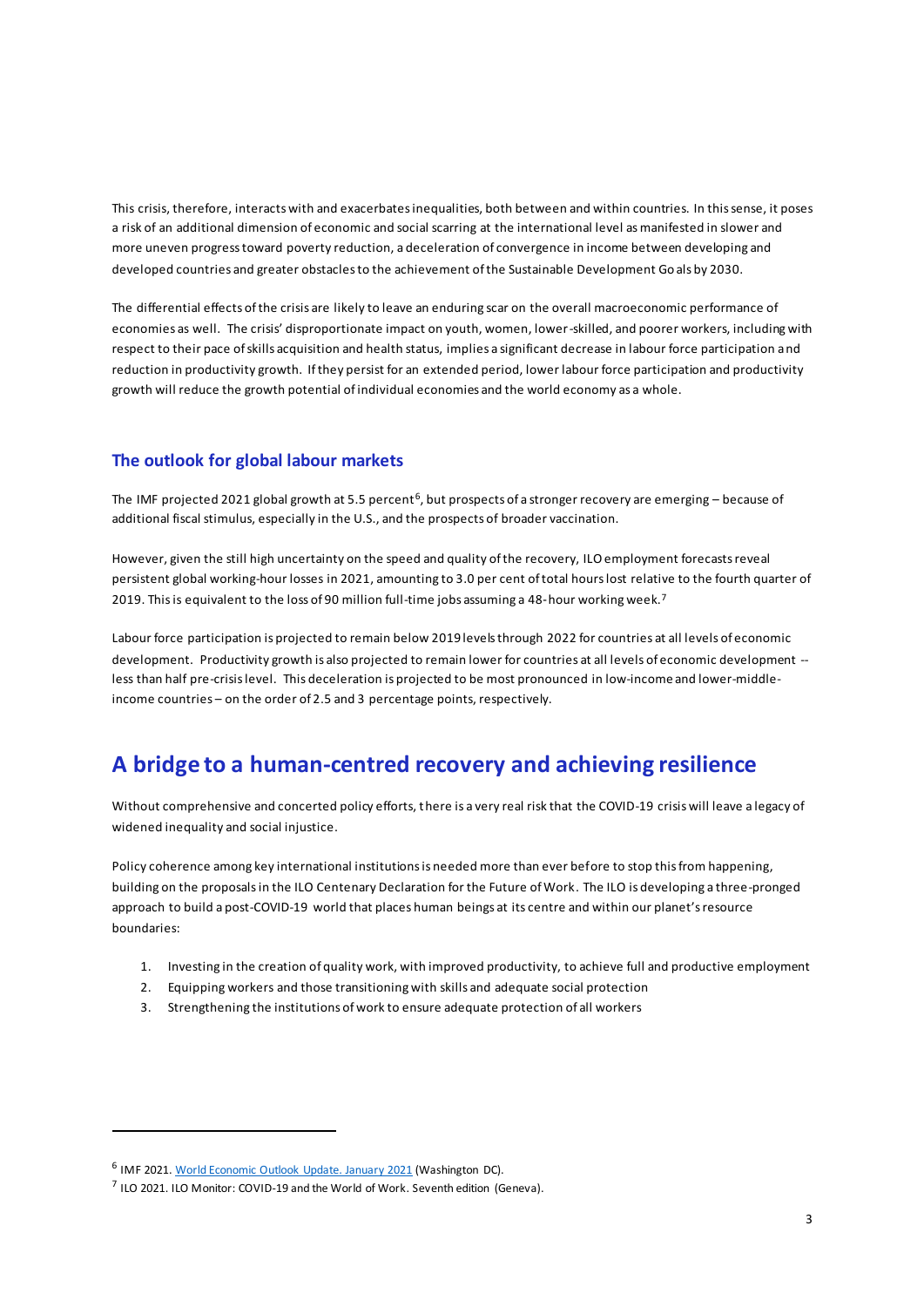### **Investing in the creation of quality work, with improved productivity, through structural transformation to achieve full and productive employment**

The global economy needs urgent measures and policies that reach the real economy, all workers, including the selfemployed and non-permanent, casual and informal workers, and all sustainable businesses, especially small and mediumsized enterprises (SMEs). Maintaining accommodative macroeconomic policies for full and productive employment and promoting global solidarity through support for developing countries experiencing crisis-related reductions in fiscal and monetary policy space or unsustainable external debt obligations will be key in stimulating broad-based economic growth and employment creation. Similarly, countries should be given the space to provide financial support to maintain business continuity, particularly for SMEs and sectors hardest hit by the pandemic and preserve domestic and global supply chains, provide incentives to employers to retain workers despite crisis-related reduction of business activity, including worksharing and shorter working weeks, supported by employment retention schemes and wage subsidies, measures to support their liquidity through the temporary suspension of tax and social security contributions, as well as access to other business support measures conditioned on retention of workers. Stimulus packages should also support the provision of public employment programmes and subsidies to sustain jobs and livelihoods through the crisis, especially in lower income countries, and the implementation of measures to assist workers and employers in informal micro and small enterprises, alongside support for formal enterprises.

Stimulating investment in employment-intensive sectors, including sustainable infrastructure, the green economy, the health and care economy, and the digital economy and closing the social protection financing gap are centrally important to achieve a human-centred recovery and build resilience. These investments in inclusive and sustainable growth need, however, to be supported by investments in people and their capacities to benefit from the opportunities of a changing world of work. The needs of people must be put before debt service and repayment. Countries must be given the fiscal space to invest in education and skills, reskilling and upskilling workers to equip them for their transitions into new secto rs, better and higher paying jobs, in health and social protection systems that are comprehensive, covering all life-cycle risks – COVID-19 has demonstrated, for instance, the need for unemployment protection and sickness benefits – and provide adequate and predictable benefits to allow a life in dignity, to truly enable people to navigate their uncertain lives and to invest in their human capacities and capabilities.

### **Equipping workers and those transitioning with skills and adequate social protection**

#### **Skills and lifelong learning**

Equal opportunity to access skills and lifelong learning is more than ever a key determinant of inclusive and sustainable development. The schools and training centres' closures and the broader economic impact of the crisis have deepened some of the existing inequalities or added new aspects. Infrastructural gaps further deepen inequality in access to education and training among young people within a country and internationally. The lack of internet and devices have made it impossible for disadvantaged groups to access learning and have limited their options to update or upgrade their skills; persons with disabilities, adult learners and other categories of learners report difficulties in using technology, d igital content and resources, causing drop-out and jeopardising their employability. The digital divide therefore risks widening further. Economic hardship of families as a consequence of the pandemic might also increase drop -out with a risk of pushing children into child labour. <sup>8</sup>

<sup>8</sup> ILO/UNICEF 2020. *[COVID-19 and child labour](https://www.ilo.org/wcmsp5/groups/public/---ed_norm/---ipec/documents/publication/wcms_747421.pdf)* (Geneva).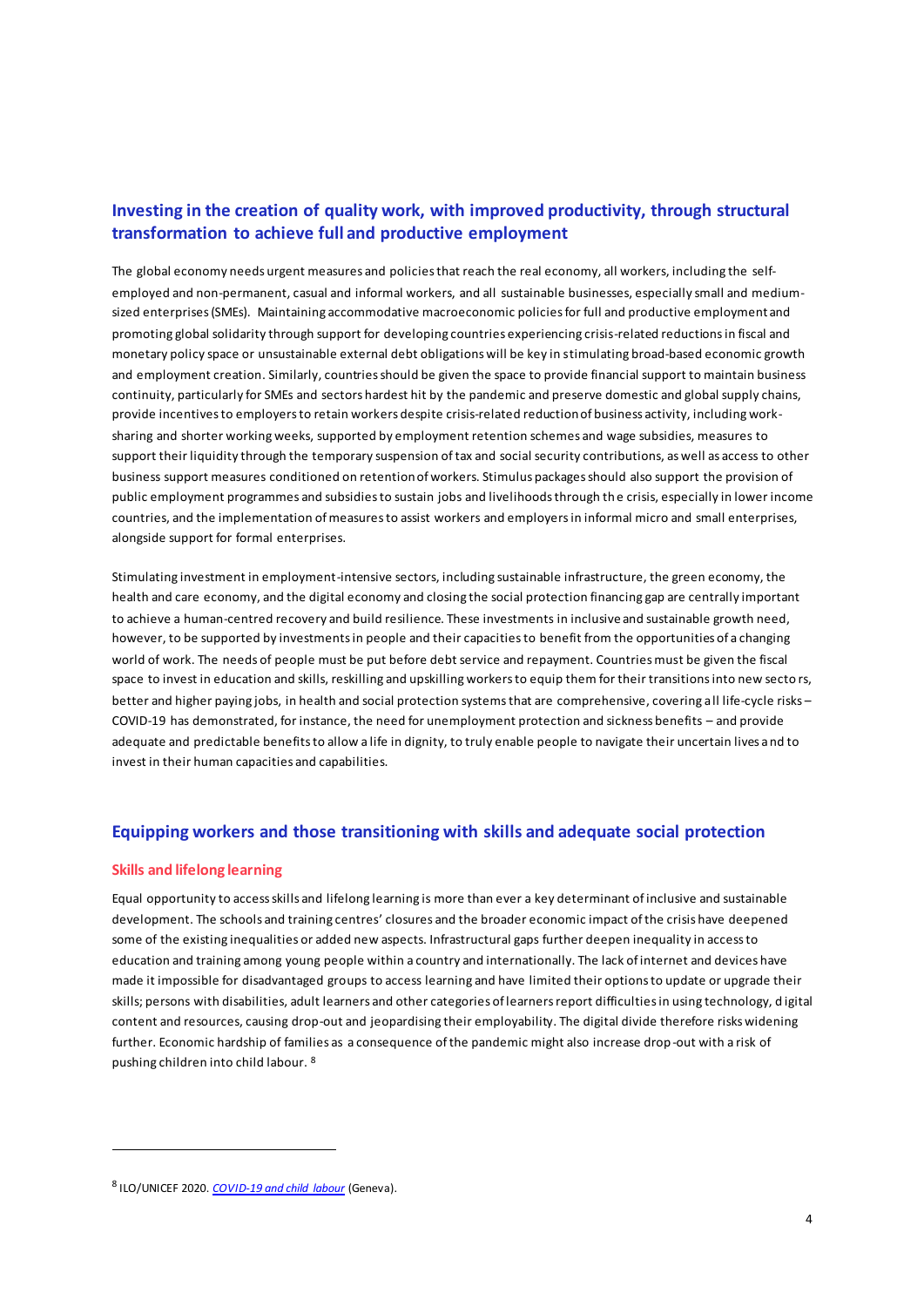Improving access and transitions for all requires coordination and integrated measures, on the basis of social dialogue between governments and employers' and workers' organizations. As transition pathways become more complex, policy responses need to expand to support people through a wider variety of options, such as inclusive training environments and programmes; flexible learning options, including information and communications technology, mobile and blended learning; career and vocational guidance and individually tailored training and pre- and post-training services; learning entitlements; active labour market policies; comprehensive and integrated social protection; and skills recognition services.

Identifying and delivering future skills is critically important to realise a human centred recovery. Addressing existing and emerging skills needs and increasing the capacity of systems to respond to them will be crucial for education and training systems to keep abreast of global challenges and turn them into opportunities. This implies rethinking and reshaping skills systems to more effectively adjust to challenges and seize opportunities. New solutions are needed to improve quality and responsiveness and ensure adequate learning opportunities throughout people's lives.

Effective models for equitable access to lifelong learning, recognition and utilization of skills need to be more actively promoted. Assessing and understanding the aspirations and potentials of individuals and the needs of vulnerable groups, promoting career guidance and outreach are valuable instruments to raise awareness about learning solutions, empower individuals to use them and for better targeting of training offers and incentives.

Financing mechanisms and incentive structures should be reviewed to ensure an integrated approach that links lifelong long learning with social protection and macroeconomic and development policies to create more sustainable financing models. Non-financial incentives, technical and administrative support should be availabl e to help enterprises make successful and strategic use of available financing and financial incentives. At the same time public and private training providers need to be accountable for the results of their programmes, through performance based financing that also encourages increased participation of social partners at sector level within their programmes.

#### **Social protection**

Reinforcing social protection systems is critical for an inclusive recovery. Policy discussions must focus on three areas:

- 1. Building social protection systems, including floors, to ensure universal access to comprehensive and adequate social protection. This requires using the momentum created by COVID 19 to transition from short term emergency measures to sustainable solutions to close gaps in social protection systems. This includes policy dialogues on extending social protection to those in the informal economy, ensuring that workers in all forms of employment have access to adequate health care and income security throughout their lives, which also helps to promote transitions from the informal to the formal economy and has significant social and economic pay-offs. 9
- 2. Closing financing gaps and ensuring sustainable and equitable financing of social protection, alongside health and education, is of highest priority.<sup>10</sup> It is essential to ensure that sectoral ministries are involved in financing discussions with Ministries of Finance; that Integrated National Financing Frameworks (INFFs) prioritize creating fiscal space for social protection; that the potential for the further expansion of contributory social protection schemesto complement tax-financed provision be harnessed; and that means be explored for financial assistance to boost (not replace) domestic resource mobilization.
- 3. Preparing for future shocks and transitions by reinforcing existing social protection systems to increase their capacity and resilience to respond quickly and adequately to future shocks, adapting them to ensure that they

<sup>9</sup> ILO (2020[\) Extending Social Protection to Informal Workers in the COVID-19 Crisis: Country Responses and Policy Considerations;](https://www.social-protection.org/gimi/RessourcePDF.action?id=56833) ILO (2021) [Extending Social Security Coverage to Workers in the Informal Economy: Lessons from International Experience.](http://informaleconomy.social-protection.org/) <sup>10</sup> ILO (2020) Financing Gaps in Social Protection: Global Estimates and Strategies for Developing Countries in Light of COVID-19 and Beyond; Durán Valverde, F., J. Pacheco-Jiménez, T. Muzaffar, and H. Elizondo-Barboza (2020) Financing Gaps in Social Protection: Global [Estimates and Strategies for Developing Countries in Light of COVID-19 and Beyond.](https://www.ilo.org/wcmsp5/groups/public/---ed_protect/---soc_sec/documents/publication/wcms_758705.pdf)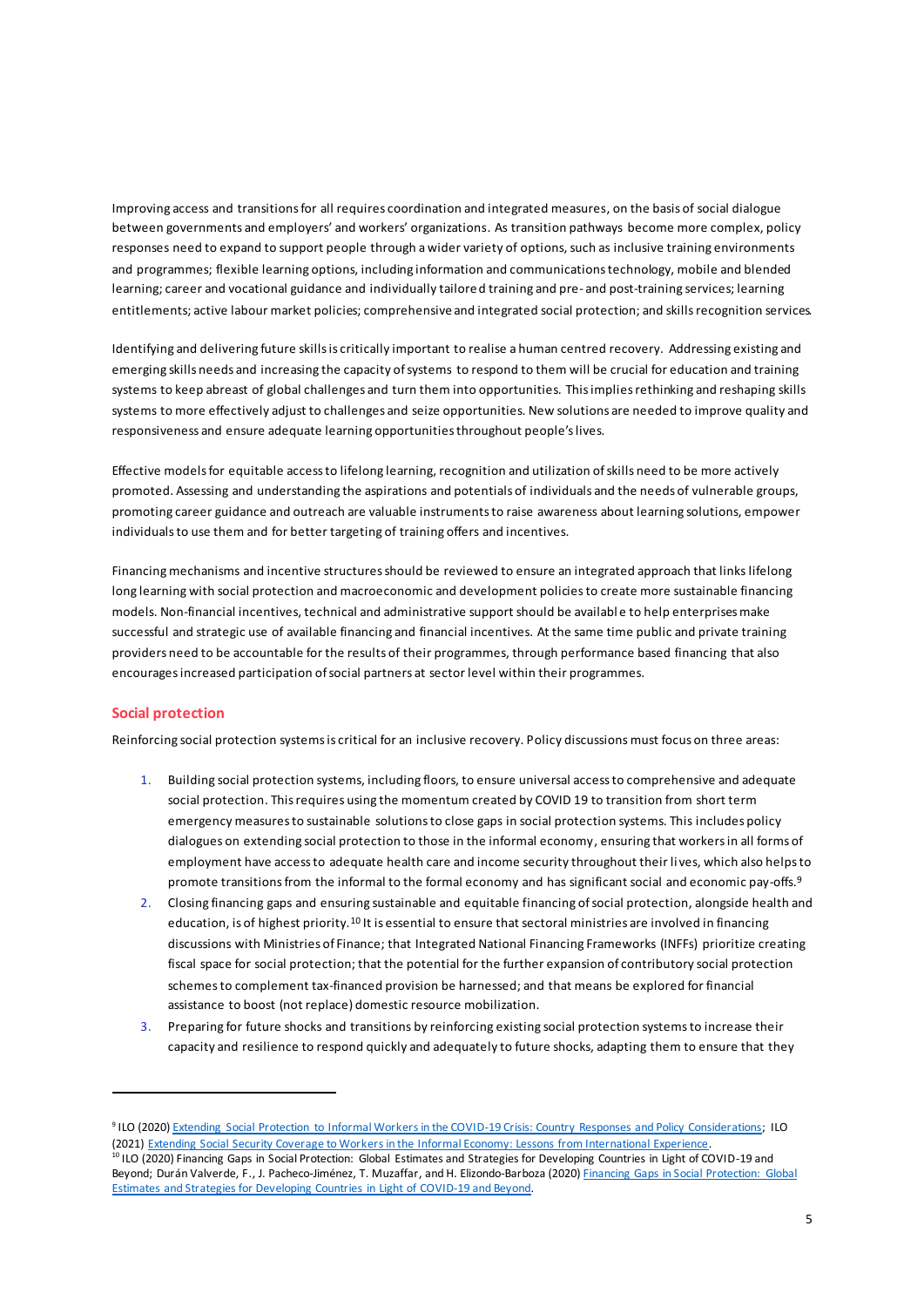can facilitate a just transition of the economy in the light of technological progress, digital transformations and climate change, including by strengthening support to workers who lost their employment through unemployment protection and other income support, facilitating re-skilling and the transition into new employment.

The consensus around the pressing need to effectively guarantee universal social protection has been reinforced in the wake of the crucial role played by social protection to cope with the consequences of the COVID-19 pandemic. We have an opportunity today to join forces around a common paradigm that recognizes both the value and the urgency of investing in comprehensive and adequate social protection systems.<sup>11</sup> Building resilience requires even greater commitment and collaboration on social protection at country level between ministries and institutions responsible for social protection, including ministries of social affairs, labour, economy and finance, sectoral ministries, as well as workers' and employers' organizations. Similarly, the ILO and the IMF have a shared responsibility to improve their collaboration and act together, while duly recognizing each partner's mandate, uniqueness and value added. This will be a determining factor in building back better and turning words and good intentions into a reality of social protection for all.

### **Strengthening the institutions of work to ensure adequate protection of all workers**

#### **Social dialogue and wages**

Social dialogue and the fundamental rights to collective bargaining and freedom of association – key institutions of work can help to ensure that in the future all receive a fair share of the fruits of progress. The economic and employment consequences of the COVID-19 crisis are likely to continue to inflict massive downward pressure on wages. But ILO research shows that improving the legal coverage and compliance with the minimum wage and raising the level, for example, up to two thirds of the median wage, have the potential to reduce income inequality, whatever the measure of inequality used<sup>12</sup>. In navigating the crisis and planning for the new and better "normal" after the crisis, governments, employers and workers should therefore seek to strengthen social dialogue around wages. Appropriate wage adjustments – both minimum wages and wages above existing floors– will be required to safeguard jobs and at the same time protect the incomes of workers and their families to sustain demand and avoid deflationary situations.

#### **Occupational Safety and Health at work**

Strengthening occupational health and safety systems can save millions of lives and build resilience. More than 2.8 million people die as a result of occupational accidents or work-related diseases every year. Additionally, there are some 374 million non-fatal work-related injuries each year that result in an average of more than 4 days of absences from work. The human cost of poor occupational safety and health practices is vast and the ir economic cost is estimated at close to 4 per cent of global GDP each year. The COVID-19 crisis has highlighted the cardinal importance of protecting health and safety in the workplace. All development projectsfinanced by the multilateral development banks must strive to establish sound prevention, reporting and inspection practices and to provide for maximum safety at work in line with international occupational safety and health instruments [\(Convention No. 155,](https://www.ilo.org/dyn/normlex/en/f?p=NORMLEXPUB:12100:0::NO::P12100_INSTRUMENT_ID:312300) it[s 2002 Protocol](https://www.ilo.org/dyn/normlex/en/f?p=NORMLEXPUB:12100:0::NO:12100:P12100_INSTRUMENT_ID:312338:NO) an[d Convention No. 187](https://www.ilo.org/dyn/normlex/en/f?p=NORMLEXPUB:12100:0::NO:12100:P12100_INSTRUMENT_ID:312332:NO)).

<sup>11</sup> USP2030 2019[. Together to Achieve Universal Social Protection by 2030 \(USP2030\)](https://www.usp2030.org/gimi/RessourcePDF.action?id=55464) – A Call to Action (Geneva).

<sup>12</sup> ILO 2020[. Global Wage Report 2020-21: Wages and minimum wages in times of COVID-19.](https://www.ilo.org/wcmsp5/groups/public/---dgreports/---dcomm/---publ/documents/publication/wcms_762534.pdf) (Geneva)